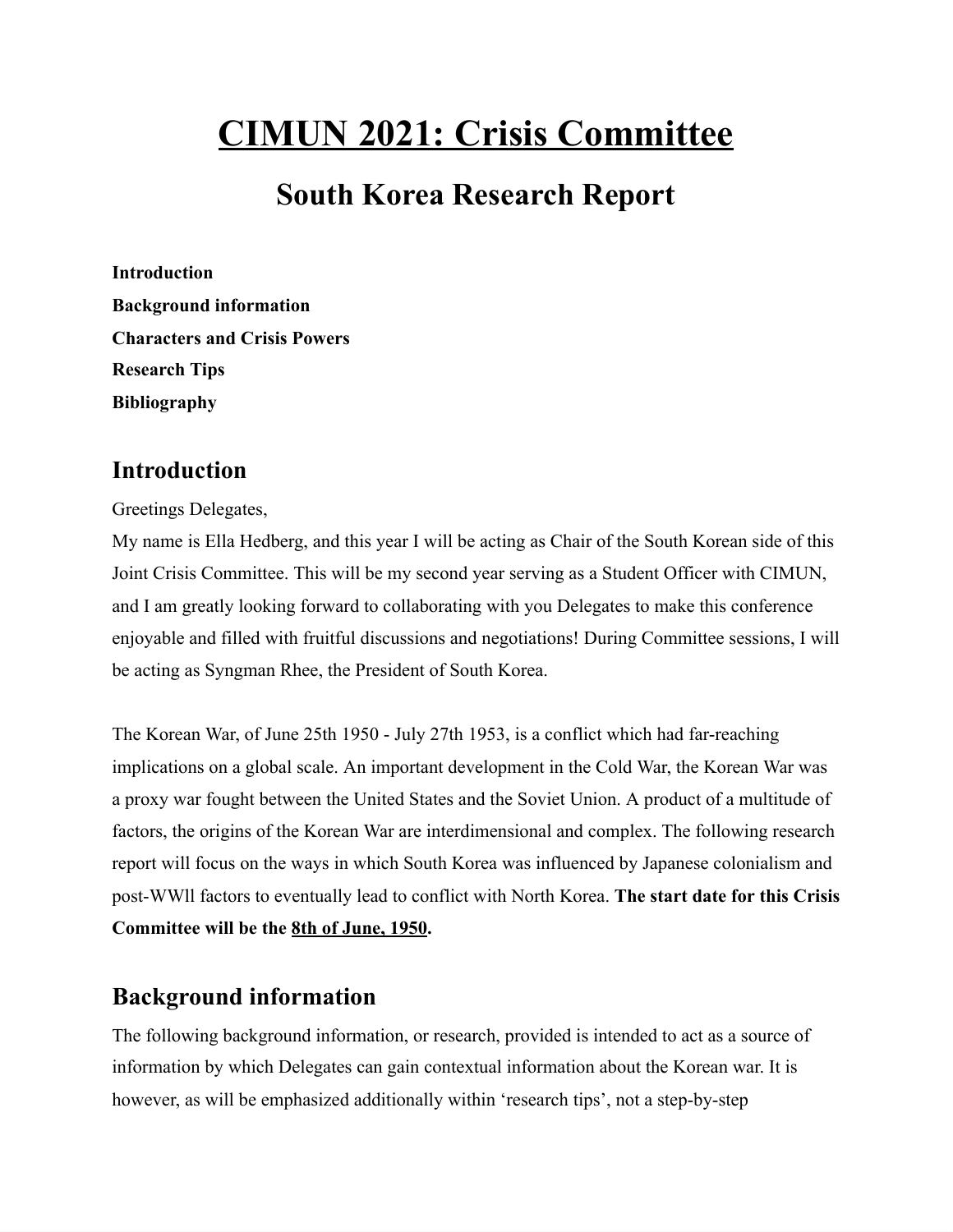instructional guide which Delegates should follow during committee sessions, in order to protect the integrity of the creative aspect of Crisis.

A factor which influenced the commencement of the war was the Japanese annexation of Korea in 1910 following Japanese victory in the Russo-Japanese war. During the timeframe for which Japan possessed control over Korea, Japan made efforts to suppress Korean culture and implement a series of political policies which favored Japanese interests. In 1912, following the Government-General's formulation of laws which allowed Japan near full access to Korean land, a resettlement program was instigated by the Japanese, in which 98,000 Japanese owners settled into Korean land prior to 1918<sup>1</sup>. An additional estimated 724,727 Korean workers were ordered to work in mainland Japan to be a part of the mining, constructions, and shipbuilding workforces.<sup>2</sup> Moreover, Japanese control of Korean industry expanded into lumbering when in May of 1918, the Korean Forestry Ordinance was publicized, forcing forestry owners to register with the colonial office. With a newfound control over which companies would be permitted to forest, 1,090,000 hectares of village forests in addition to 3,090,000 hectares of grave forests were transferred from Korean lumbering companies to Japanese lumbering companies<sup>3</sup>. An additional noteworthy series of policies implemented by the Japanese fell under The Regulations for Fisheries Associations of 1912. The enactment of these regulations placed Korean fisheries under Japanese control, devastating the livelihoods of thousands of Koreans who relied on fishing profits as a means of livelihood.

The loss of lumbering and fishing alike as a means of livelihood for many Koreans implicated mass job shortages and accompanied economic and domestic instability. All of the aforementioned policies and laws enacted by the Japanese, in addition to watching fellow nations such as Poland and Romania receive their freedoms following the end of the War, had the effect of building resentment among the Korean population towards their Japanese occupants and instilling a desire for freedom. Anti-Japanese sentiment amongst Koreans eventually manifested itself as the March First Movement, a movement originating in the capital Seoul which spread

<sup>3</sup> Stanford University. Accessed July 30, 2021.

<sup>&</sup>lt;sup>1</sup> Stanford University. Accessed July 30, 2021.

[https://web.stanford.edu/class/e297a/Japan,%20Korea%20and%20Colonialism.doc.](https://web.stanford.edu/class/e297a/Japan,%20Korea%20and%20Colonialism.doc)

<sup>&</sup>lt;sup>2</sup> Stanford University. Accessed July 30, 2021.

[https://web.stanford.edu/class/e297a/Japan,%20Korea%20and%20Colonialism.doc.](https://web.stanford.edu/class/e297a/Japan,%20Korea%20and%20Colonialism.doc)

[https://web.stanford.edu/class/e297a/Japan,%20Korea%20and%20Colonialism.doc.](https://web.stanford.edu/class/e297a/Japan,%20Korea%20and%20Colonialism.doc)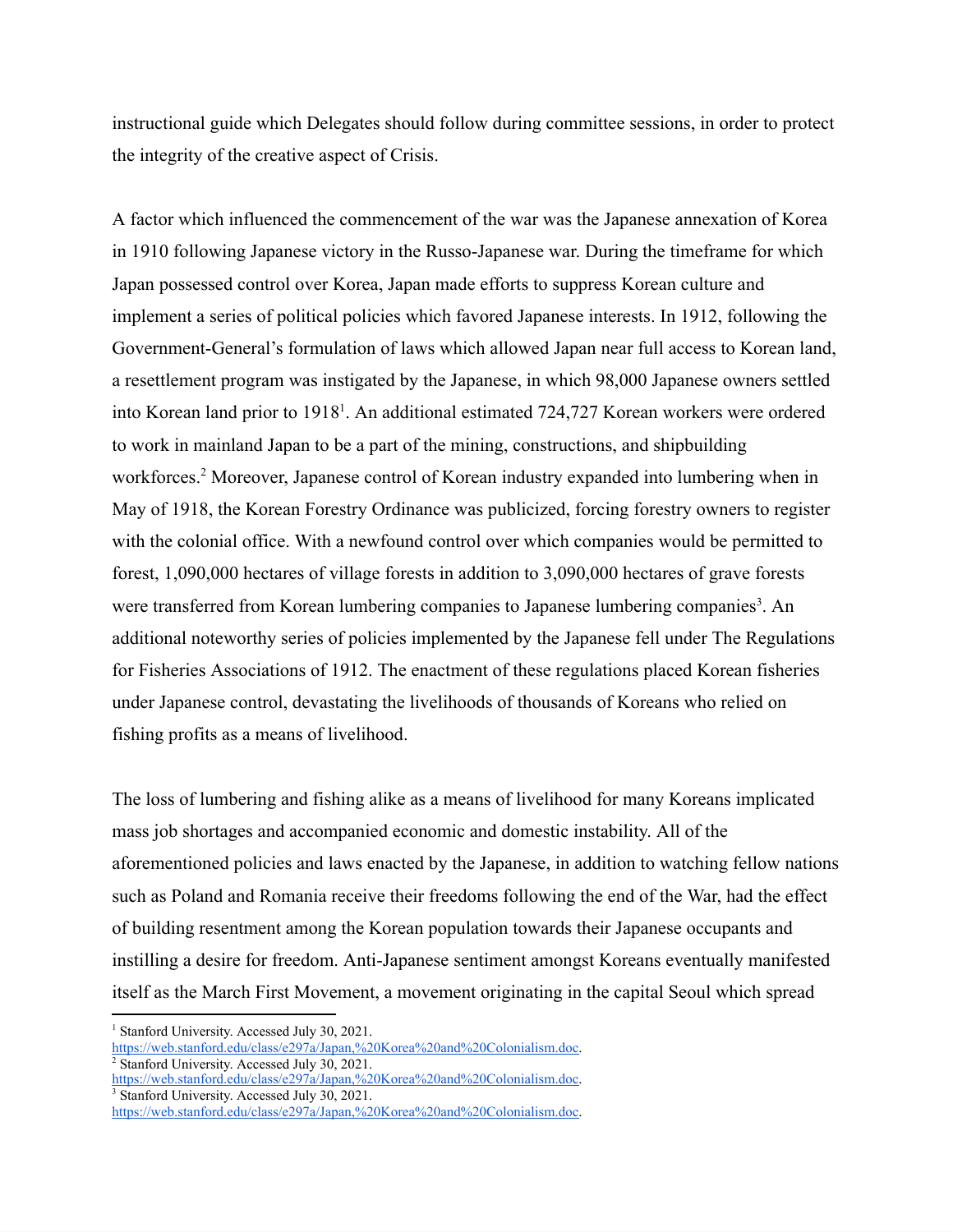quickly across the nation in protest to Japanese rule. Within the ensuing months, an estimated 2 million Koreans joined the demonstrations. Over the course of the remainder of the year, an estimated 46,948 demonstrators were arrested, 7,509 killed, and 15,961were injured; in addition to the destruction of many churches and schools.<sup>4</sup> Despite Japanese attempts to diminish Korean nationalism, this oppression led to a continued hatred against the Japanese, as well as a widespread condemnation of Japanese collaborators and associates.

On September 2nd, 1945 when Japan surrendered to the Allies during WWll, power over Korea was passed to the Soviet Union and the United States. It was decided by the United States and the Soviet Union that the Peninsula would be divided into Northern and Southern territories at the 38th parallel. In 1948, the United States initiated a push for the United Nations to host a vote for the Korean people to determine their future government. Upon the North's refusal to engage in a vote, the South formed an independent government under known anti-communist Syngman Rhee. In response, Kim Il-sung was pronounced Premier of the Democratic People's Republic of Korea.

Later on in 1949 and 1950, Kim Il-Sung would go on to seek support from the Soviet Union to invade South Korea<sup>5</sup>.

The factual happenings of the war can be summarized by the following timeline<sup>6</sup>:

- June 25, 1950: North Korea invades the South
- June 27, 1950: The UNSC adopts Resolution 83 declaring the Northern invasion to be a breach of peace, and thus authorized member states to provide military assistance to the South.
- September 12, 1950: North Korean troops reach their farthest advancement, to the 'Pusan Perimeter'
- September 15, 1950: Edward M. Almond leads the X Corps to stage a landing an approximate 150 miles behind enemy lines in an attempt to liberate Seoul

<sup>4</sup> Ki-baik Lee, A New History of Korea (Harvard University Press, 1984), p. 344; more or less the same figures (except for the number of wounded) are given in Kokushi daijiten (Yoshikawa Kobunkan, 1979-1996), vol. 6, p. 494. Lower figures are found in Takashi Hatada, A History of Korea (Santa Barbara: ABC-CLIO, 1969), p. 115. The general situation is treated by Frank P. Baldwin in "Korean Challenge and Japanese Response" (doctoral disserta- tion, Columbia University, 1969).

<sup>5</sup> Rotondi, Jessica P. "What Caused the Korean War and Why Did the US Get Involved?" HISTORY. Last modified May 7, 2021. <https://www.history.com/news/korean-war-causes-us-involvement>.

<sup>6</sup> "Korean War Timeline." Encyclopedia Britannica. Accessed July 25, 2021. <https://www.britannica.com/list/korean-war-timeline>.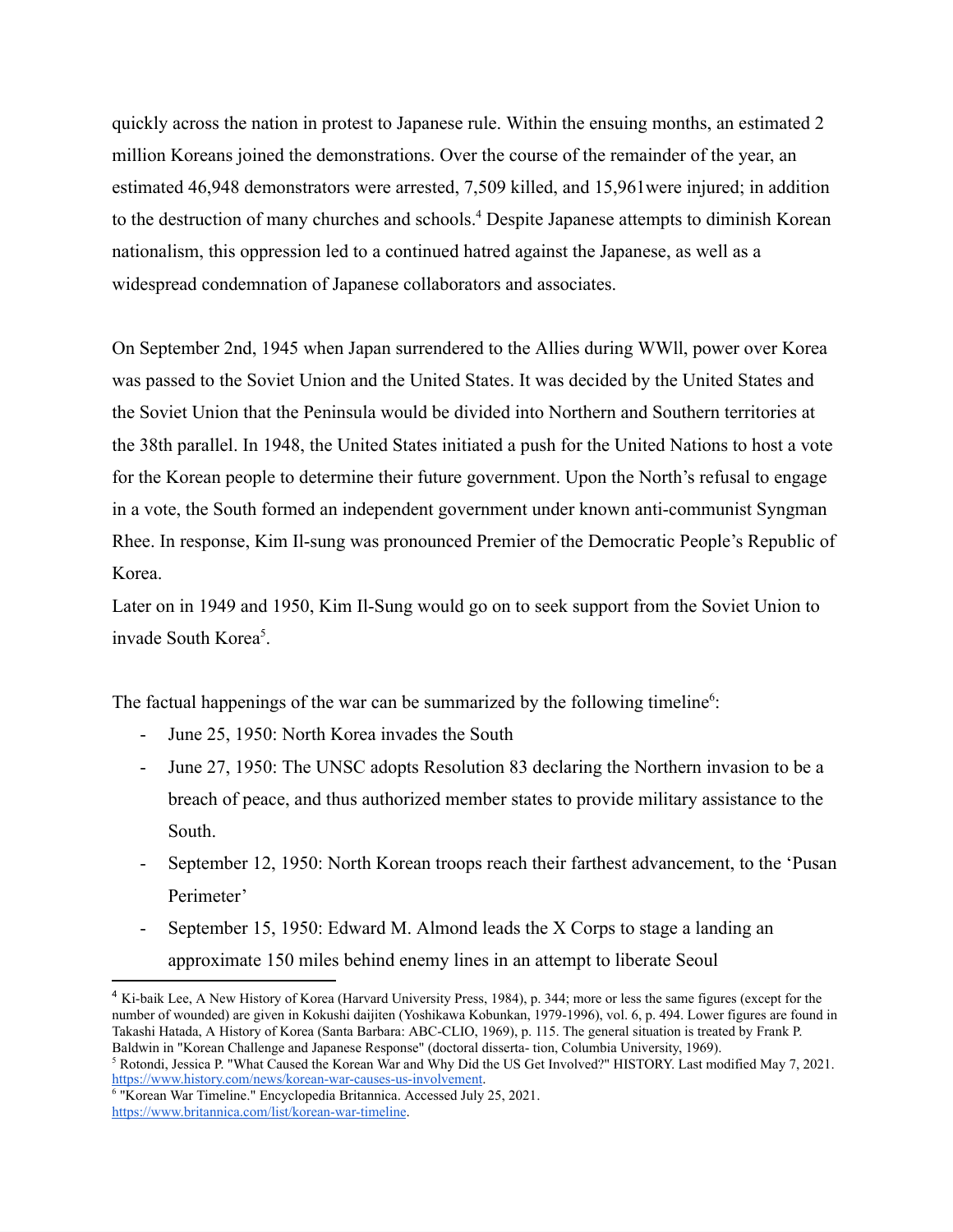- September 25, 1950: Seoul is liberated from North Korean control
- October 25, 1950: UN troops advance into North Korea, to be met with Chinese People's Volunteers Force troops, inflicting significant losses unto the North Korean forces
- January 4, 1951: Chinese and North Korean troops regain control of Seoul
- March 14, 1951: UN forces liberate Seoul once again
- July 10, 1951: Peace talks between the UN and the Northern communists begin
- July 27, 1953: Mark W. Clark (UN Commander), Peng Dehuai (China), Kim Il-Sung (North Korea) develop an armistice to end the war

## **Characters and Crisis Powers**

#### **Sohn Won-yil (Chief of Naval Operations)**

- Born May 5, 1909, Sohn Won-yil served as South Korea's Chief of Naval Operations, and prior to this, worked as a merchant mariner. Sohn Won-yil is regarded as the founder of the South Korean Navy as he was extremely active and present in the founding of the navy. He led the Maritime Affairs Association, which later progressed into the Marine Defense Group on November 11, 1945, which is now recognized as Navy Foundation Day. Furthermore, the Marine Defense Group evolved into the Korean Coast Guard, which, upon the establishment of the government of the Republic of Korea, was renamed the Republic of Korea Navy. Sohn Won-yil was the country's first holder of the title: Chief of Naval Operations, and his legacy and work for the South Korean Navy is still recognised in South Korea.
- The crisis power for this specific role is the ability to control the navy. This, according to the decisions of the delegate assigned this role, will include complete power over the directions and actions that the navy proceeds to take during the conference. This role also has a joint crisis power with the Chief of Staff of the Air Force (Kim Chung-yul), the Commander of marines (Shin Hyun-joon), Chief of Staff for Army (Chae Byong-dok). This power refers to the occasion that, if all delegates are in agreement, they may move the military at their shared will.

#### **Kim Chung-yul (Chief of Staff of the Air Force)**

• Previously a pilot in the Imperial Japanese Navy prior to its dissolvement following World War II, Kim Chung-yul had an extensive and successful career within the Air Force of South Korea. Appointed as a Second Lieutenant in 1940, quickly promoted to a First Lieutenant in 1943, and not soon afterwards appointed the status of a Captain in 1944, Kim Chung-yul served as the Air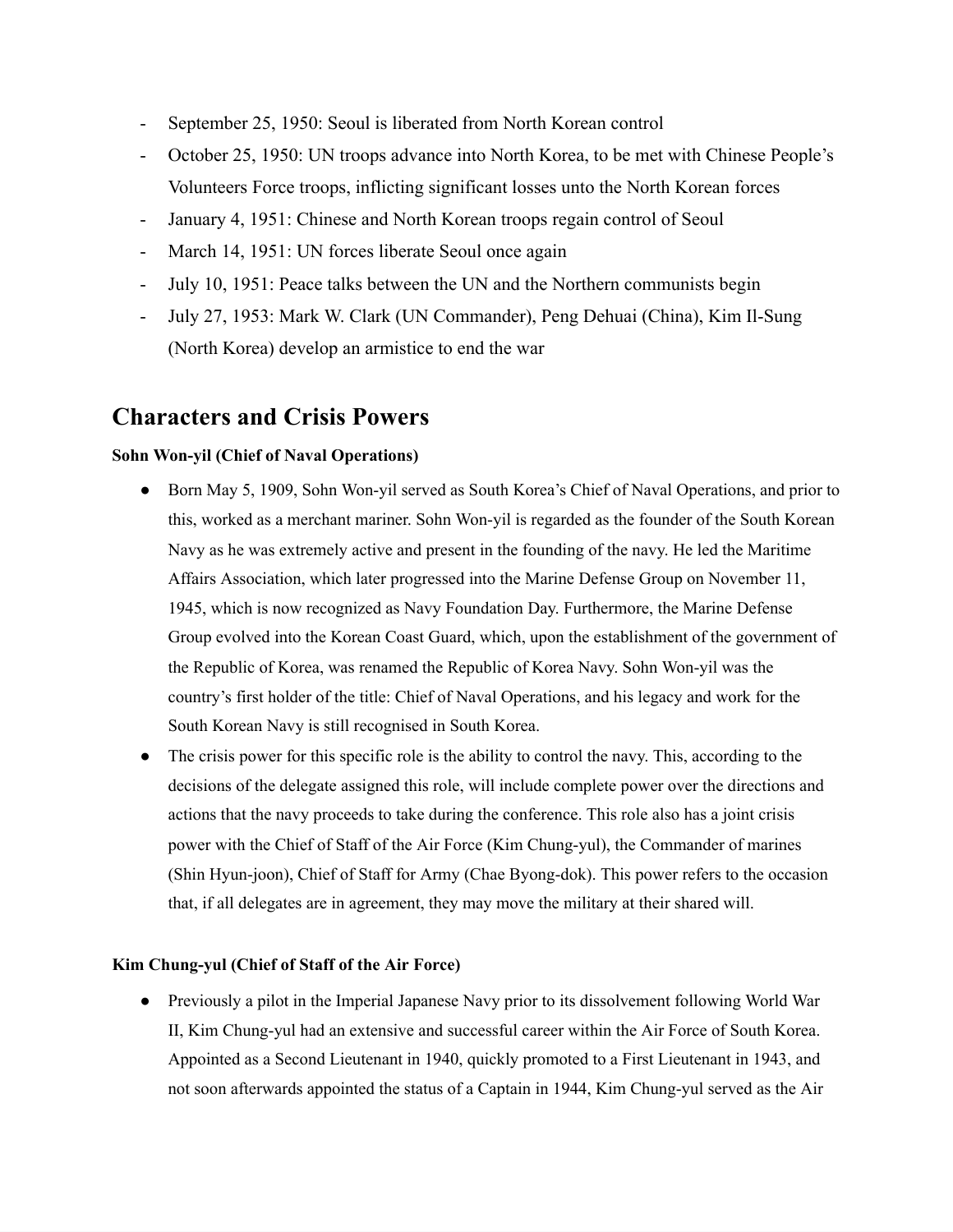Force's Chief of Staff during the Korean War. Following the Korean War, Kim Chung-yul was also involved in politics. Between 1963-1966, Kim was South Korea's Ambassador to the United States, and in 1987, became the 19th Prime Minister of South Korea.

The delegate with this role has the crisis power to control the air force and its activities and actions. The delegate may also take action through their joint crisis power with the Chief of Naval Operation (Sohn Won-yil), Commander of marines (Shin Hyun-joon), and Chief of Staff for Army (Chae Byong-dok) in order to move the military at their shared will if all parties are in agreement regarding which action to take.

#### **Shin Sung-mo (Acting Prime Minister, Minister of National Defense)**

- Shin Sung-mo held the position of Minister of defense during the Korean War. He was also a member of the Provisional Government Military Committee, however, he had limited to no experience/knowledge on direct combat with the army. This is because he was new to a position such as this, as he was used to working with maritime vessels, in addition to communications and interpretations, compared to what this new role entailed, stating in a meeting with the State Council upon the start of the war that he had little to no knowledge of the situation. Prior to his position and duties during the Korean War, Shin Sung-mo was a part of the anti-Japanese independence movement. Shin Sung-mo resigned as the Minister of National Defense as a result of the Geochang massacre of 1951, carried out by the South Korean Army and leaving 719 civilians dead. Shin Sung-mo was also appointed as Prime Minister, following the resignation of his predecessor.
- The crisis power for this delegate will be the ability to oversee the military, as well as all military action. This delegate can also veto the commands of the individual chiefs of staff in order to pursue their own motives. It's important to note that this veto cannot be used against a joint decision by all the chiefs of staff.

#### **Kim Chang-ryong (Head of Korean Counter Intelligence Corps)**

• Kim Chang-ryong served as the Head of Korean Counter Intelligence Corps. He was regarded as Syngman Rhee's most trusted right-hand man, as it was believed he could bring a lot of value and discipline to the army. Kim was always strongly opposed to communism, and stated that he would do everything to avoid South Korea adopting communism. One of the reasons why he was trusted so much by Syngman Rhee was because of his past. Kim had served the Japanese, thereby ensuring that he was disliked by the people, and meaning that Kim was not a threat to Rhee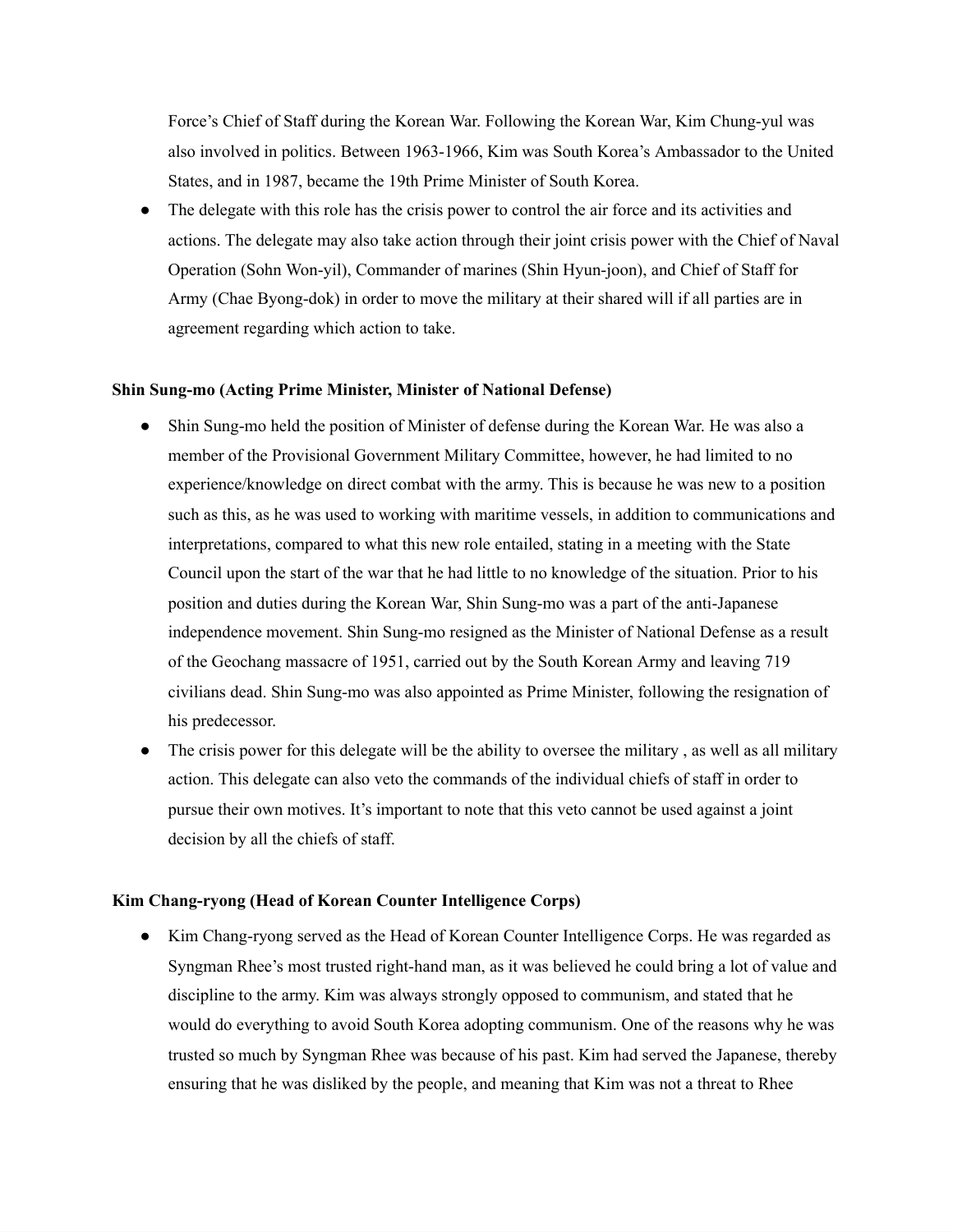regarding the possibility of threatening his position of power. During his time in the role of Head of Korean Counter Intelligence Corps, Kim made great strides in his investigations and arrests, which made him many enemies, as he arrested and interrogated almost 5000 soldiers/officers of the army in 1949 alone. He was assassinated in early 1956 by his fellow army colleagues as he was strongly disliked.

● This delegate's assigned crisis power is the ability to investigate any government official for espionage, at their own will.

#### **Shin Hyun-joon (Commander of marines)**

- Known as "The Father of the Marine Corps", Shin Hyun-joon is extremely decorated with numerous awards such as a Silver Star Medal and multiple Order of Military Merit decorations. Before the existence of the Republic of Korea Navy, Shin joined the Korean Coast Guard in 1946 as a lieutenant and later founded the Republic of Korea Marine Corps in 1949. He played an important role as the Commander of the Marines during the Incheon landing, and would serve as Commander for the rest of the war.
- The crisis power assigned to this role is direct control over the marines of South Korea. The delegate will have full control over the course that the marines take throughout the conference. A joint crisis power is also assigned to this role: when in agreement with the other chiefs of staff, including Chief of Naval Operation (Sohn Won-yil), Chief of Staff of the Air Force (Kim Chung-yul), and Chief of Staff for Army (Chae Byong-dok ), the delegate can move the military at will.

#### **Yi Si-yeong (Vice President)**

- **●** Yi Si-yeong held the title of Vice President during the Korean War, and was the first to hold this title, up until his resignation following the events of the National Defense Corps incident in 1951. The incident was a result of the fact that the National Defense Corps Commander had embezzled funds for food for the soldiers who had been ordered to march to their deployed training units. The embezzled money, and thereby lack of food and resources needed to survive, resulted in the deaths of 300,000 soldiers and was used by Syngman Rhee for political funds.
- **●** As Vice President, the delegate representing Yi Si-yeong has the crisis power to block the committee from entering voting procedure. The delegate also has the power of their vote being weighed as two separate votes in the case of a tie during a vote.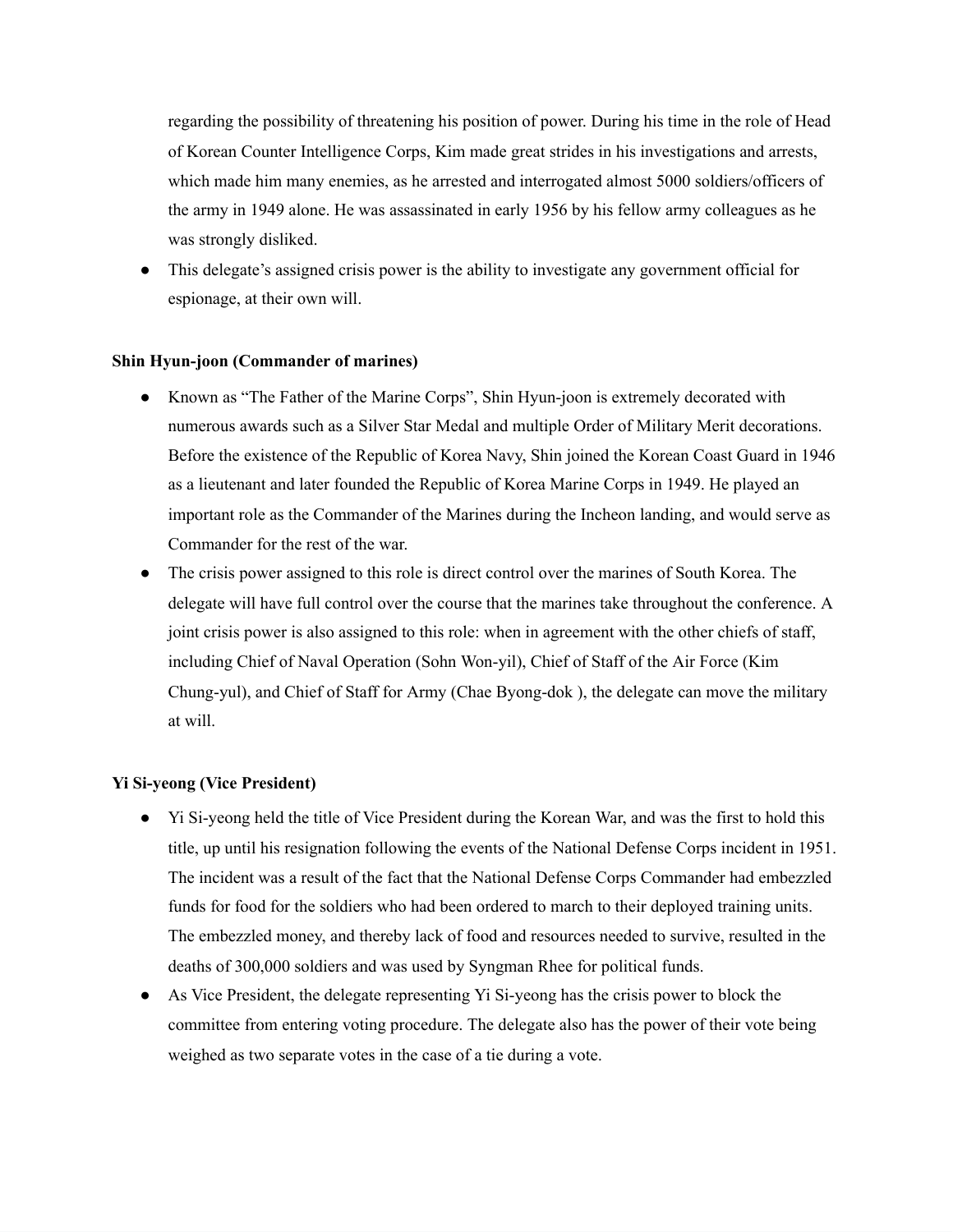#### **Lee Beom-seok (Founder of Korean National Youth Association, Ambassador to China)**

- Upon returning to Korea from his exile in China in 1946 due to independence activities, Lee Beom-seok contributed to the Korean War through his role as founder of the Korean National Youth Association (in collaboration with Ahn Ho-sang - Minister of Education). Lee was opposed to the negotiations between North and South Korea, and instead established a unity government in South Korea, serving as the country's first Prime Minister.
- The appointed crisis power for this role is the ability to mobilize the Korean National Youth Association, at the will of the delegate and to use this resource as they please for their own motives.

#### **Yun Chi-young (Syngman Rhee's Secretary)**

- Yun Chi-young was extremely anti-Japanese in his activism, and worked as Syngman Rhee's secretary during the Korean War. This role would entail knowing and planning, in extreme detail, of higher positions of power. With access to these resources, Yun Chi-young had extremely personal insight into the life of the South Korean President as well as every single detail of Rhee's plans.
- The crisis power of this specific character is the ability to set the discussion agenda as they please, as well as to choose if they would like to be called on first/last during a discussion.

#### **Chang Taek-sang (Minister of Foreign Affairs and Trade (established this role))**

- Chang Taek-sang was the Minister of Foreign Affairs and Trade during the Korean War, being the first to hold this position, establishing this role. It should be noted that this role held huge importance during this time period, as he was the front of South Korean diplomacy, trade, and overseas Korean nationals during the war. Chang was a Korean independence activist, and had vast experience with being involved in politics, and was later appointed the role of Prime Minister.
- The crisis power for this specific role within the committee is that the delegate will have control over trade as well as relations with foreign powers, and they can utilise this position in any way to support their individual character motives.

#### **Chang Myon (Ambassador to the US, Leader of Korean UN Delegation)**

● With an extensive career spanning from teacher, principal, journalist and journalist prior to the Korean War, Chang Myon was a very respected and experienced political figure, part of the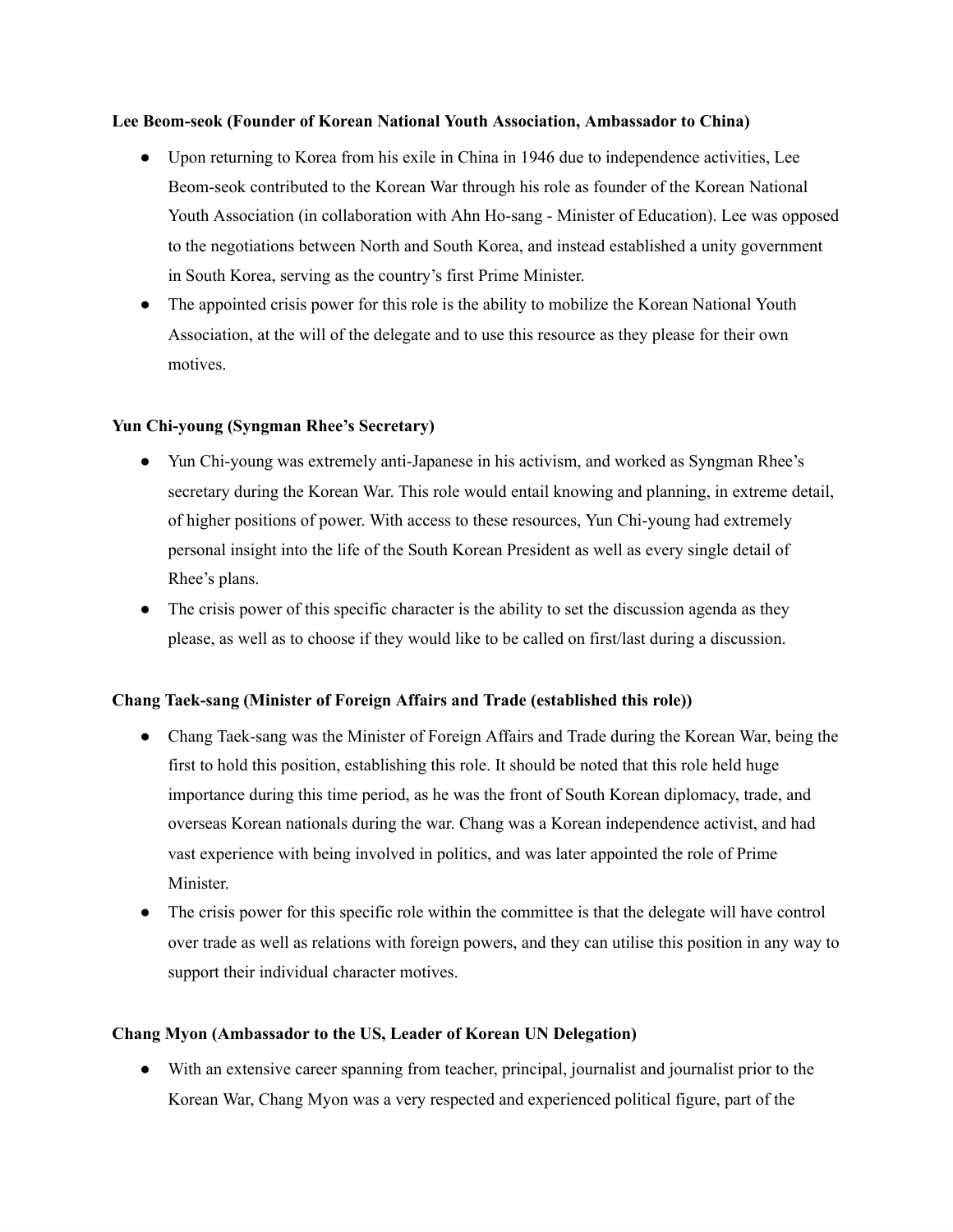Democratic Party himself. During the war, Chang led the delegation of the republic of Korea to the UN General Assembly. Chang was also the country's first ambassador to the United States, with some notable diplomatic victories to note.

This delegate, during the conference, shall have an individual crisis power as well as a joint crisis power. The individual power will be the delegates ability to provide the American perspective on matters being debated/the path the committee is taking during the conference, as well as communication with the United Nations as they are the leader of the Korean UN Delegation. The latter, the joint crisis power of this delegate will be to communicate with and call meetings with Ho Hon to discuss the reunification of the Koreas.

#### **Chae Byeong-deok (Chief of Staff for Army)**

- Chae Byong-deok was a South Korean officer and served as the Chief of Staff for the Army. Educated at the Imperial Japanese Army Academy, Chae had an extensive skill set/experiences which suited him well for this role.
- The power designated to this delegate is the ability to control the army in any way to support their personal endeavours throughout the conference. This delegate will also have a joint crisis power with the other Chiefs of Staff, in which they may, on the occasion of their agreement, move the military as a whole entity at will, in comparison to their individual parts.

#### **Yun Posun (Minister of commerce and industry)**

- Following the National Liberation Day of Korea in 1945, Yun Posun became involved in politics, and soon, Syngman Rhee was his mentor. It was therefore Rhee who appointed Yun Posun to the role of mayor of Seoul, and a year later, he became the Minister of Commerce and Industry, which is the role of this delegate. Yun Posun also later served as President of South Korea until he was replaced following the May 16 coup in 1961.
- During the conference, the crisis power assigned to this delegate will be the responsibility of the production as well as the distribution of military supplies. This also means that he can control these aspects as he pleases.

#### **Ahn Ho-sang (Minister of Education)**

• During Ahn Ho-sang's time in this position during the Korean War, he was known to combine his role of education with the political endeavors to root out leftists through the process of investigations of such ideologies in students. Ahn Ho-sang had limited experience with education,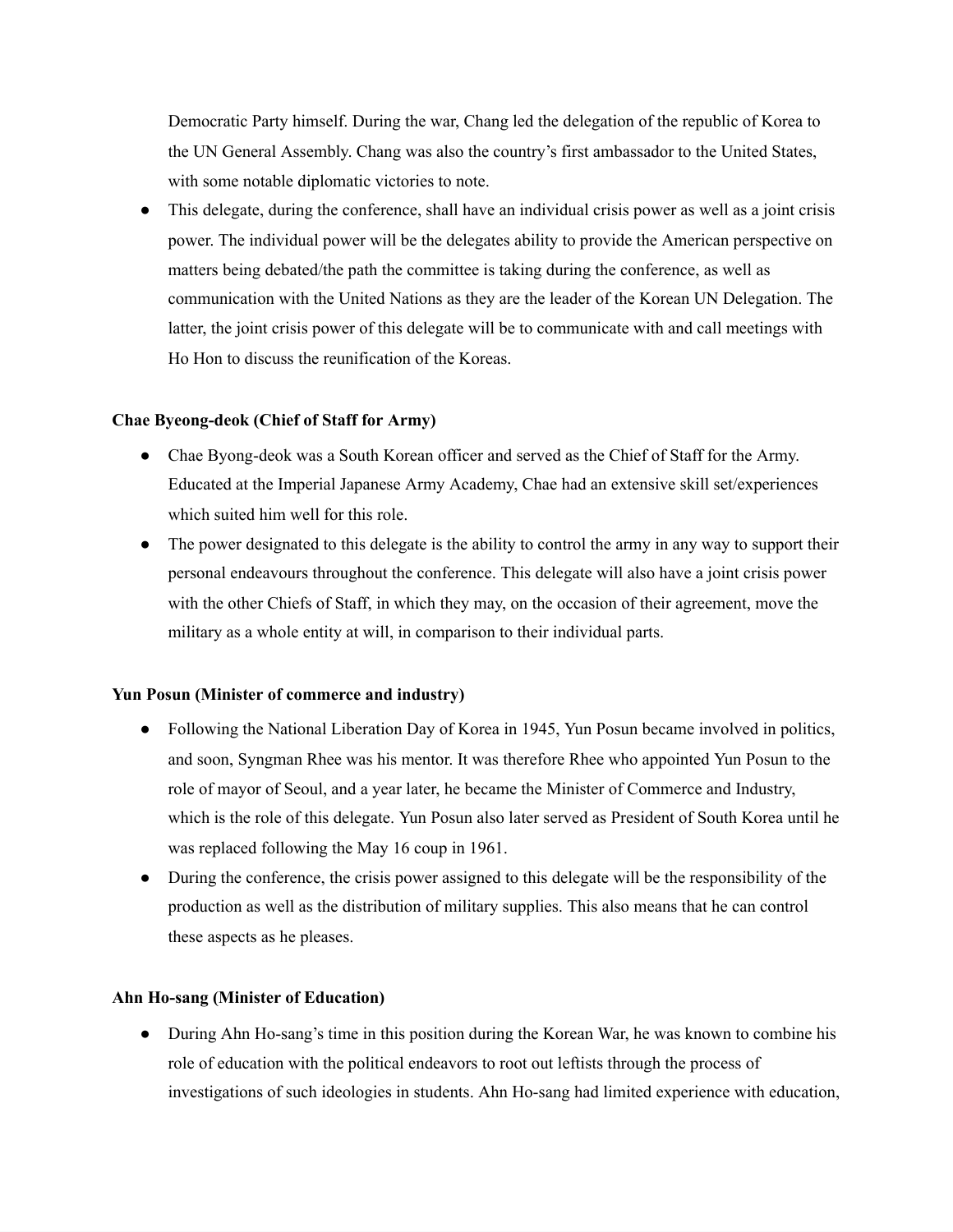as he was a one-time professor at a university in Germany, and it is noted that, during his stay in Germany (Nazi Germany at the time), his views were influenced as a result and can be reflected by his efforts to limit the leftist ideologies of students.

• The delegate representing Ahn Ho-sang will have the crisis power of direct control over the educational system, as well as, through this, monitoring for communist activity.

#### **Cho Bong-am (Minister of Agriculture)**

- Cho Bong-am was a founding member of the Communist Party of Korea, but left the party in 1946 due to his belief that they were too subservient to the Soviet Union. He then went on to become a founding member of the Progressive Party, which reflected the values of socialism and democracy, thereby making him an exception to the conservative make-up of the cabinet. He was appointed to the role of Minister of Agriculture in 1948, and later became a political rival of President Syngman Rhee as they held differing perspectives and views on political/social issues, as Cho Bong-am promoted the reunification of South Korea with North Korea, even running against each other for President at a later date.
- The crisis power of this delegate will be that fact that they have direct control over the supply, and thereby distribution, of food of South Korea.

#### **Lee Ki-poong (Mayor of Seoul)**

- Lee Ki-poong held the title of Mayor of Seoul during the time period of the Korean War. He supported Syngman Rhee in his presidency, and was even Rhee's Vice President at one point. He was the leader of the Liberal Party within South Korea, which held power for the entire duration of the war. However, he resigned from this role in 1960 following accusations of fraud during the elections, which later led to the April Revolution.
- Throughout the conference, the delegate representing Lee Ki-poong will have the assigned crisis power of direct control over the Seoul Police Force. The delegate is also able to mobilize the force for government activity, of their choosing.

## **Research Tips**

In order to maximise the 'creative' aspect of participating in a Crisis Committee, the Chair strongly recommends that research focus be placed on understanding assigned character roles and Crisis powers accompanying one's character role when applicable, as opposed to attempting to recreate the happenings of the war in a highly accurate and historically-accurate manner.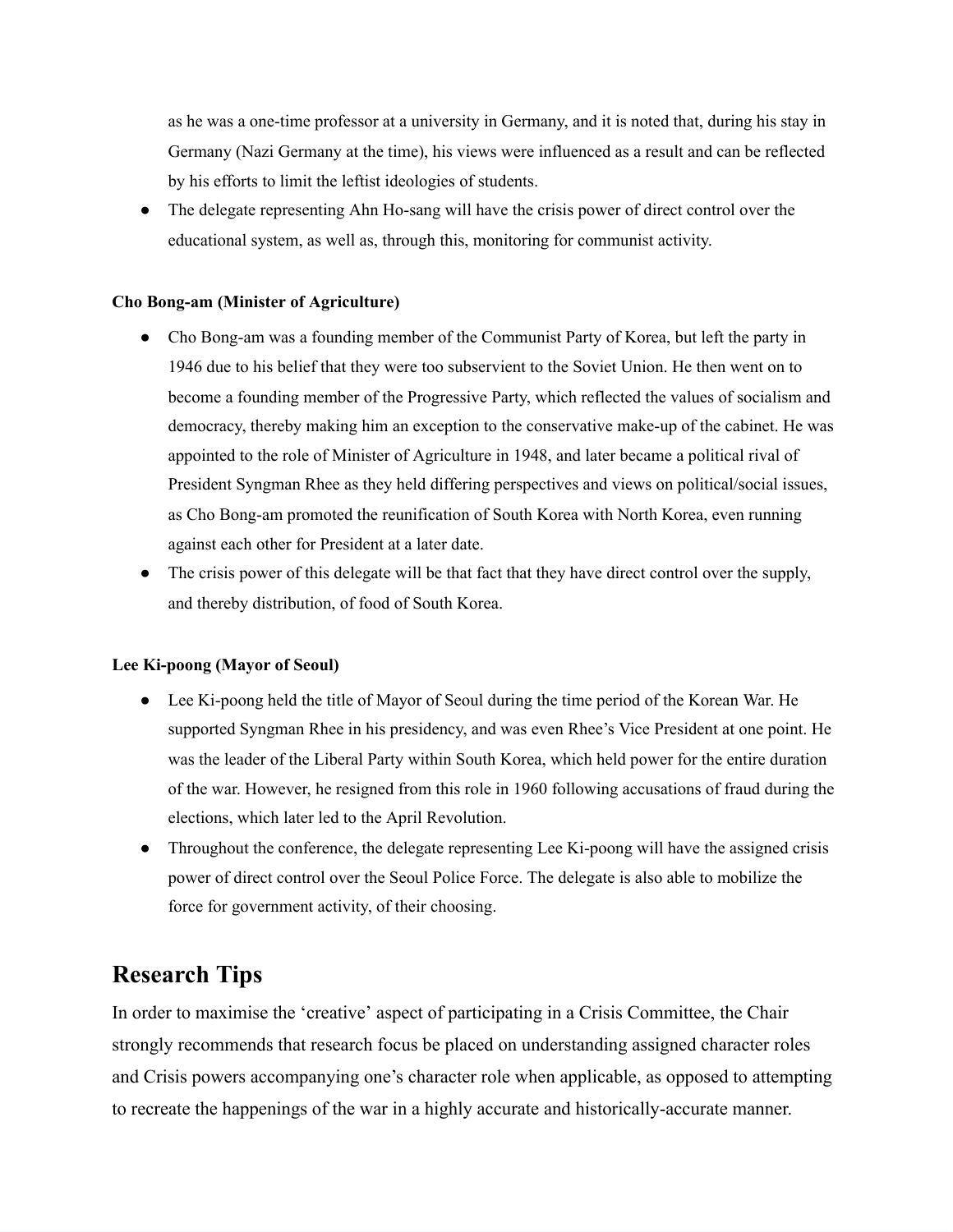Nonetheless, the Chair does recognise the value held in understanding the root causes and relationships of a historical conflict to other events throughout history, and thus recommends that in addition to understanding their character roles and powers - that delegates explore the bibliography provided in this research report to formulate a foundational understanding of the Korean War and its key causes.

## **Bibliography**

"Chung-Yul, Kim." *Chung-Yul, Kim - TRACESOFWAR.COM*, www.tracesofwar.com/persons/73583/Chung-yul-Kim.htm.

Ki-baik Lee, A New History of Korea (Harvard University Press, 1984), p. 344; more or less the same figures (except for the number of wounded) are given in Kokushi daijiten (Yoshikawa Kobunkan, 1979-1996), vol. 6, p. 494. Lower figures are found in Takashi Hatada, A History of Korea (Santa Barbara: ABC-CLIO, 1969), p. 115. The general situation is treated by Frank P. Baldwin in "Korean Challenge and Japanese Response" (doctoral disserta- tion, Columbia University, 1969).

"The Korean War 101: Causes, Course, and Conclusion of the Conflict." Association for Asian Studies. Last modified July 13, 2020.

https://www.asianstudies.org/publications/eaa/archives/the-korean-war-101-causes-course-and-c onclusion-of-the-conflict/.

"Korean War Timeline." Encyclopedia Britannica. Accessed July 25, 2021. https://www.britannica.com/list/korean-war-timeline.

"The Koreas | Boundless World History." Lumen Learning – Simple Book Production. Accessed July 30, 2021. https://courses.lumenlearning.com/boundless-worldhistory/chapter/the-koreas/.

Rotondi, Jessica P. "What Caused the Korean War and Why Did the US Get Involved?" HISTORY. Last modified May 7, 2021.

<https://www.history.com/news/korean-war-causes-us-involvement>.